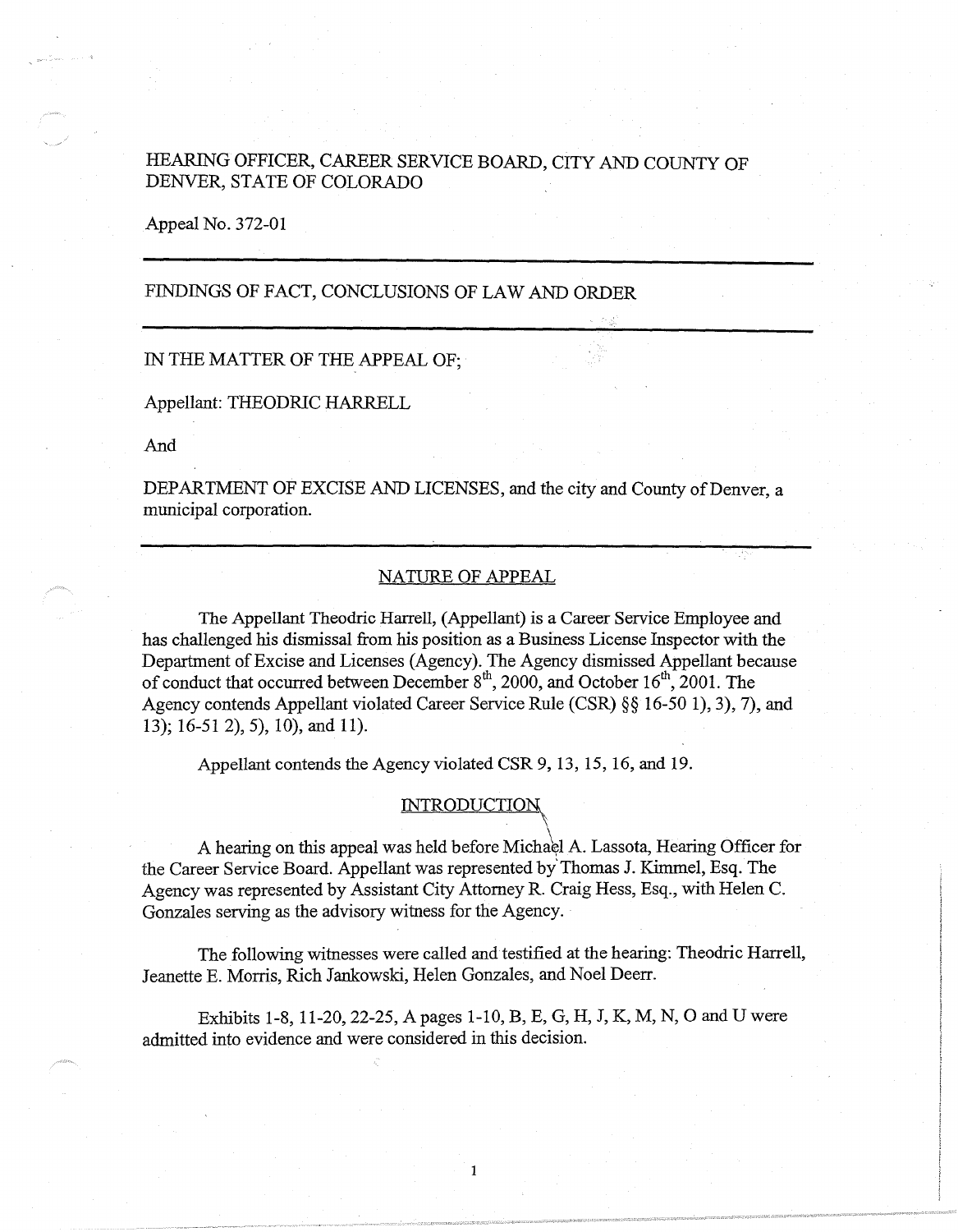# . ISSUES ON APPEAL

Whether the Agency proved by a preponderance of the evidence that Appellant violated provisions of the Career Service Rules.

If so, whether Appellant's dismissal was reasonably related to the seriousness of the offense $(s)$ , considering all of the circumstances, as required by the Career Service Rules.

. Whether the Agency violated Career Service Rules.

#### JURISDICTION

The alleged conduct that gave rise to the disciplinary action by the Agency occurred between December  $8<sup>th</sup>$ , 2000, and October 16<sup>th</sup>, 2001. Appellant was notified of the Agency's contemplation of disciplinary action on October  $23<sup>rd</sup>$ , 2001. A predisciplinary meeting was held on November  $1<sup>st</sup>$ , 2001. Appellant was advised of the disciplinary action against him by letter dated November  $8^{\text{th}}$ , 2001. Appellant filed his appeal with the Career Service Hearing Office on November  $19<sup>th</sup>$ , 2001. Neither party contested the jurisdiction of the Hearing Officer to hear and decide this appeal.

Based on these facts, I find that this appeal has been timely filed. And, under CSR §§ 19-10 (b) and 19-27, I have authority to affirm reverse or modify the actions of the Agency.

#### RELEVANT FACTS

I. Subsequent to suspicions regarding inaccuracies of mileage recording on Business License Inspectors' daily logs, Jeanette E. Morris (Jenny), an administrator with the Agency, drove an Inspector's daily route to verify the log.

### $1$  CSR § 19-10 (b) provides:

#### Actions subject to Appeal

An applicant or employee who holds career service status may appeal the following administrative actions relating to personnel.

b) Actions of an appointing authority: Any action of an appointing authority resulting in dismissal, suspension, involuntary demotion, disqualification, layoff, or involuntary retirement other than retirement due to age which results in alleged violation of the Career Service Charter Provisions, or Ordinances relating to the Career Service, or the Personnel Rules.

CSR§ 19-27 provides:

The Hearings Officer shall issue a decision in writing affirming, modifying, or reversing the action, which gave rise to the appeal. This decision shall contain findings on each issue and shall be binding upon all parties.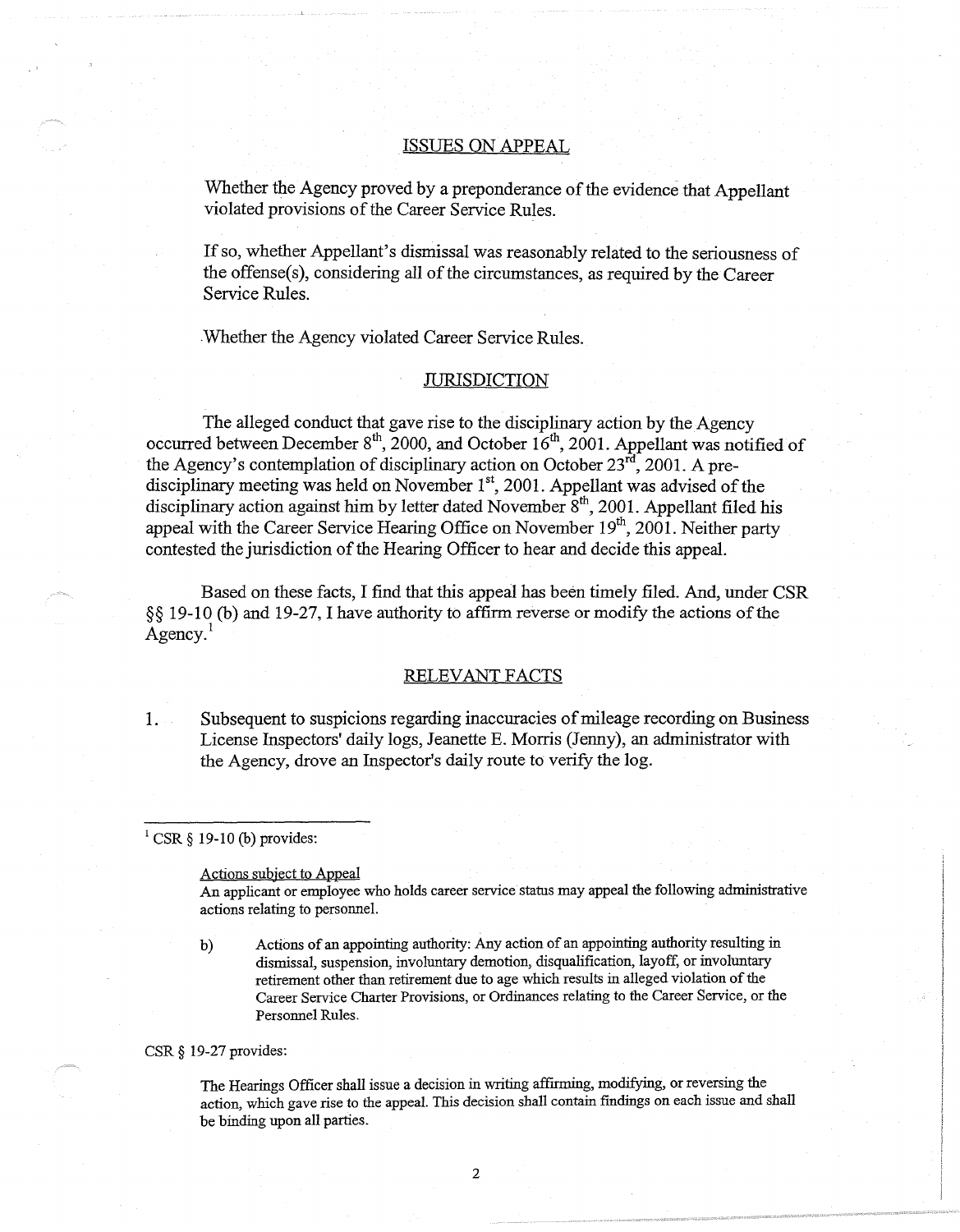- 2. Jenny Morris found this route to be approximately one-half the mileage the Inspector had recorded on their log.
- 3. Inspectors transfer the mileage from the daily log to a monthly mileage log.
- 4. Inspectors are paid for the mileage listed on the mileage logs.
- 5. Appellant signed his mileage logs claiming these miles as official miles driven, and that the log was a true and accurate copy.
- 6. Jenny Morris brought this mileage discrepancy to the attention of the Agency Director Helen C. Gonzales, who authorized an investigation of all the Business License Inspectors.
- 7. Between February  $8^{th}$ , 2000, and April  $5^{th}$ , 2001, 8 mileage logs of Appellant were audited by Morris and found to contain discrepancies.
- 8. Kolb, Stewart and Associates, Inc. were retained to do this investigation.
- 9. The investigators were only given the basic information needed to enable them to identify the Inspectors, and proceed with their investigation. The video taping was initiated by the investigators
- 10. Appellant was followed by investigators on September  $12^{th}$ , 2001 to various locations, none of which were work related.
- 11. The mileage recorded for Appellant by the investigators conflicts with the mileage on Appellant's mileage log.
- 12. On September 13<sup>th</sup>, 2001, Appellant turned in a signed daily log claiming to have made work related stops on September  $12^{th}$  and the mileage driven for that day when in fact he made none of those stops.
- 13. Appellant used a car on September  $12^{th}$  that was not listed on the Official City Business Parking Permit Request/Update Form signed by Appellant on August 2, 2001.
- 14. On September  $25<sup>th</sup>$ , 2001, Appellant called his supervisor, Jenny Morris, who authorized a vacation day for Appellant.
- 15. Appellant was followed by investigators on September 25<sup>th</sup>, 2001, even though Morris told them Appellant took a vacation day.

16. On October 4<sup>th</sup>, 2001, Appellant attended an unauthorized meeting at Coors Field with the other 4 inspectors.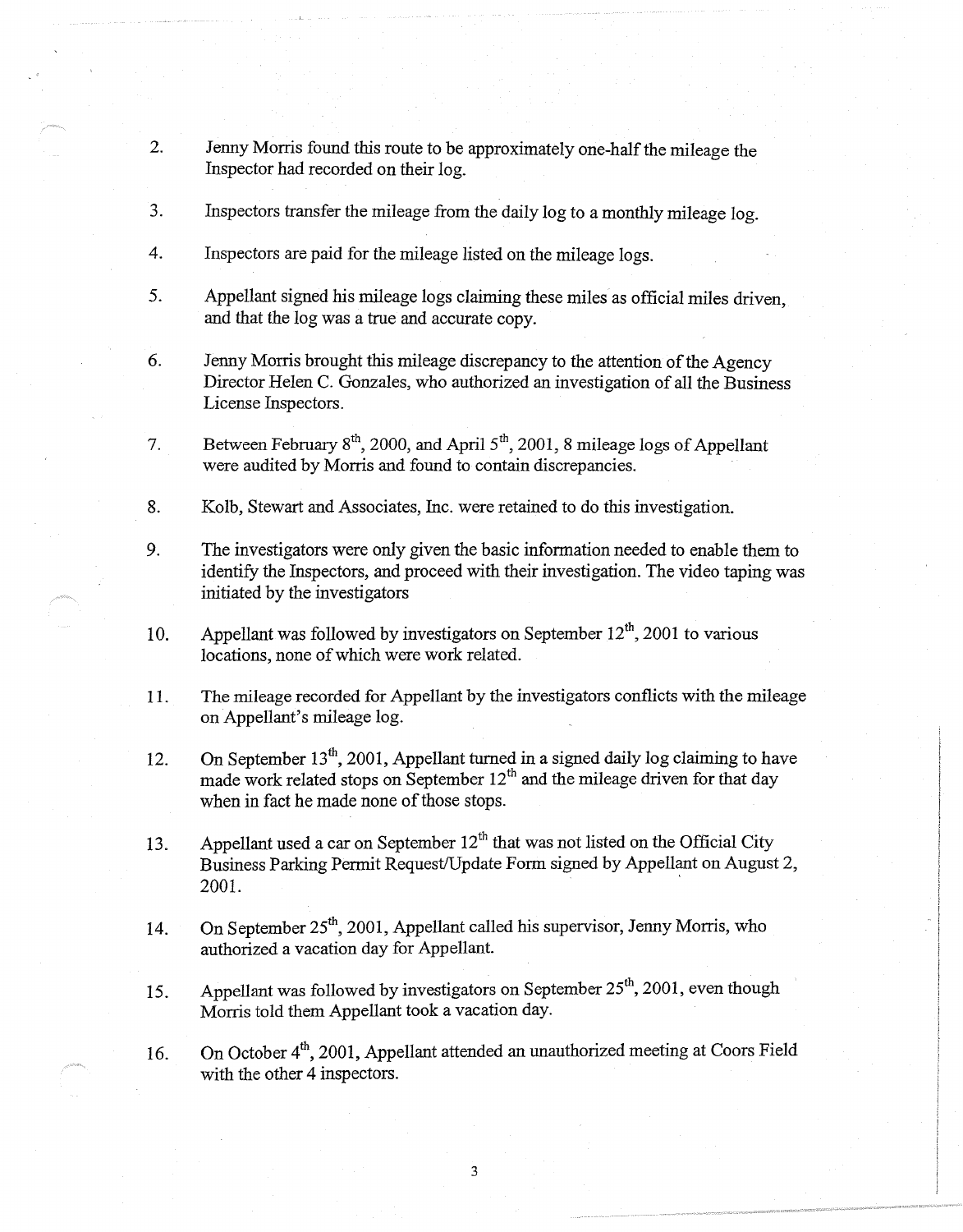- 17. On October  $3<sup>rd</sup>$  and  $5<sup>th</sup>$ , 2001, Appellant arrived at work again using the car that was not listed on the Official City Business Parking Permit Request/Update Form.
- 18. On October  $12^{th}$ , 2001, Appellant raised concerns about being followed with the Director of Excise & Licenses Helen Gonzales. Appellant stated he made a police report regarding the days he believed he was followed and was questioned by Gonzales about why he felt that way.
- 19. Appellant's October  $12^{th}$ , 2001, daily log, turned in on October 15<sup>th</sup>, 2001, indicated the police department stops; however, no leave slip was turned in for the time spent making these reports.
- 20. On October  $16<sup>th</sup>$ , 2001, Appellant was questioned by Helen Gonzales regarding a stop Appellant made at a business, (Mustang Classics), on October  $15^{th}$ , 2001, about an expired business license.
- 21. Appellant was sent a notification that disciplinary action was being contemplated on October 23rd, 2001, with a pre-disciplinary conference scheduled for November 1<sup>st</sup>, 2001 where Appellant could correct errors in the Agency's information or facts, tell his side of the story, and present mitigating circumstances.
- 22. Appellant was dismissed on November  $8<sup>th</sup>$ , 2001 and this appeal filed on November  $19<sup>th</sup>$ , 2001.

#### DISCUSSION AND CONCLUSIONS OF LAW

As a 15 year employee of the Agency, Appellant has Career Status as a Career Service Employee and may not be disciplined without just cause.<sup>2</sup> Appellant is accused of violating the following Career Service Rules:

§ 16-50 Discipline and Termination

A. Causes for dismissal

The following may be cause for dismissal of a career service employee. A lesser discipline other than dismissal may be imposed where circumstances warrant. It is impossible to identify within this rule all conduct which may be cause for discipline. Therefore, this is not an exclusive list.

 $2$  CSR  $\S$  5-62 provides:

Employees in Career Status

An employee in career status

I) may be disciplined or dismissed only for cause, in accordance with Rule 16, Discipline.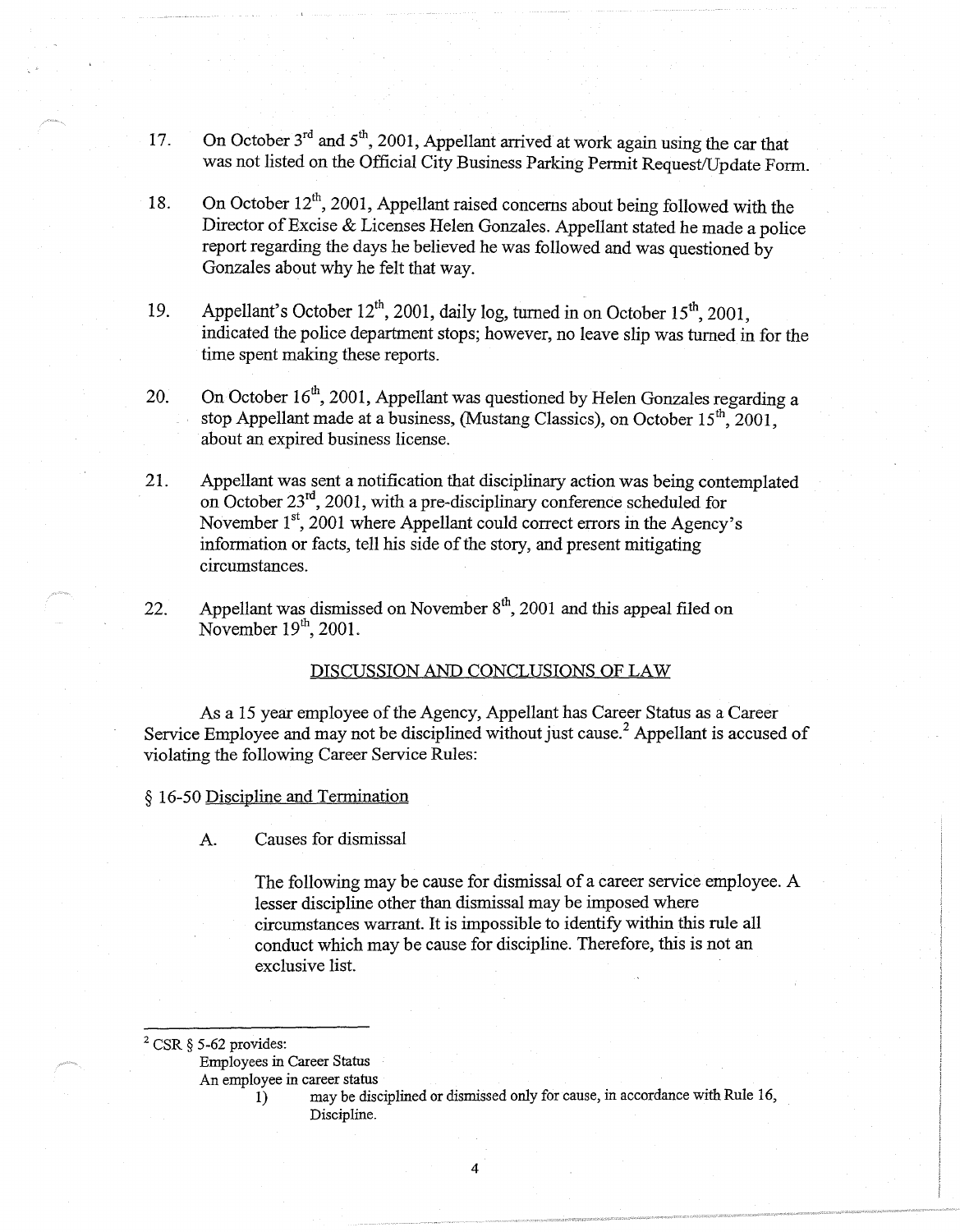- 1) Gross negligence or willful neglect of duty.
- 3) Dishonesty, including but not limited to: altering or falsifying official records or examinations; accepting, soliciting, or making a bribe; lying to superiors or falsifying records with respect to official duties, including work duties, disciplinary actions, or false reporting of work hours; using official position or authority for personal profit or advantage, including kickbacks; or any other act of dishonesty not specifically listed in this paragraph.
- 7) Refusing to comply with orders of an authorized supervisor or refusing to do assigned work which the employee is capable of performing.
- 13) Unauthorized absence from work, including but not limited to: when the employee has requested permission to be absent and such request has been denied; leaving work before completion of scheduled shift without authorization; or taking unauthorized breaks.

### § 16-51 Causes for Progressive Discipline

- A. The following unacceptable behavior or performance may be cause for progressive discipline. Under appropriate circumstances, immediate dismissal may be warranted. Failure to correct behavior or committing additional violations after progressive discipline has been taken may subject the employee to further discipline, up to and including dismissal from employment. It is impossible to identify within this rule all potential grounds for disciplinary action; therefore, this is not an exhaustive list.
	- 2) Failure to meet established standards of performance including either qualitative or quantitative standards.
	- 5) Failure to observe department regulations.

The Department of Excise and Licenses Employee Handbook of Policies and procedures regarding work hours states:

"Full time employees are required to work 40 hours per week .... "

The Department of Excise and Licenses Employee Handbook of Policies and procedures regarding breaks and lunches states:

"Two breaks of fifteen minutes each are permitted: one in the morning and one in the afternoon .... The two breaks may be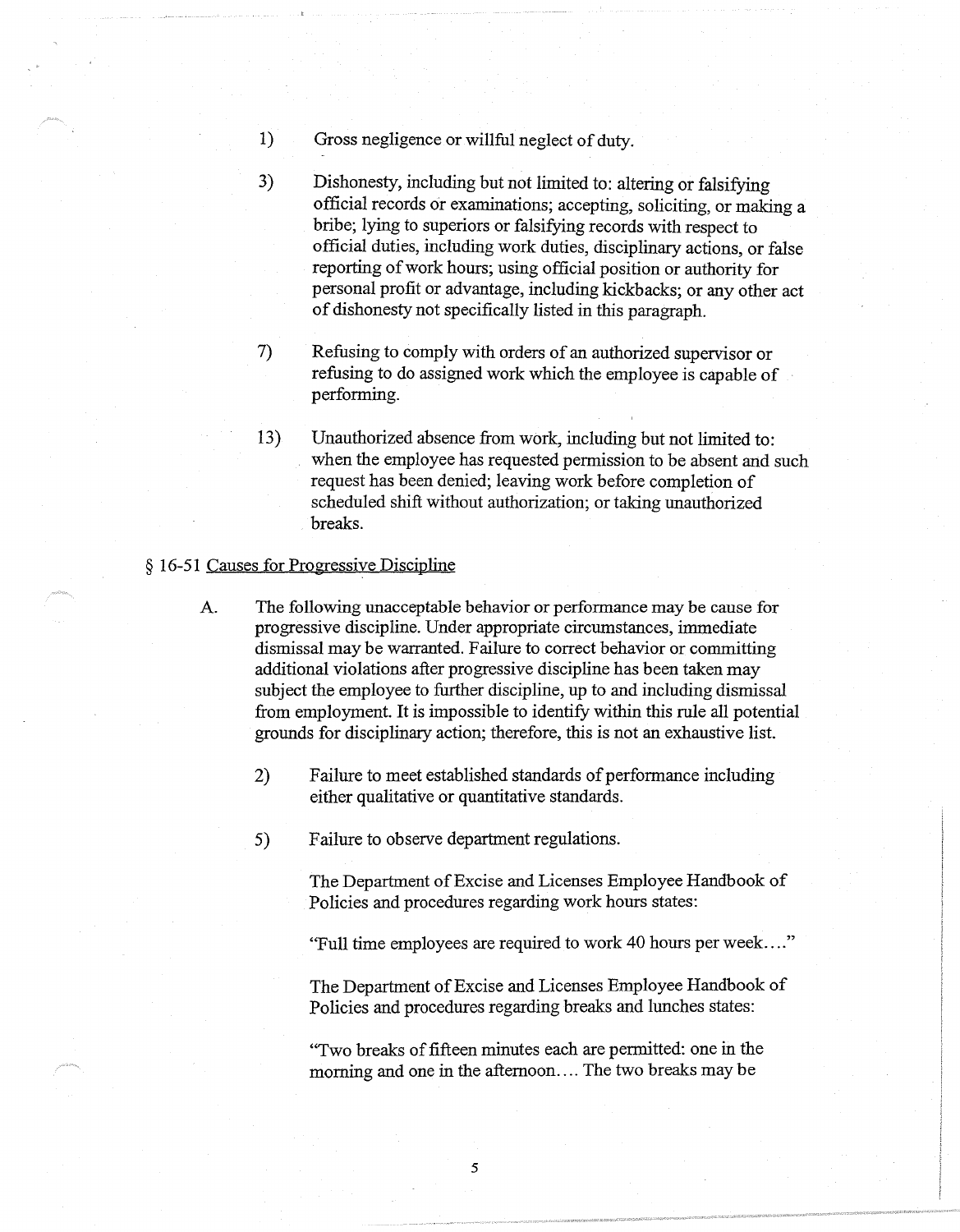combined with pre-approval from the supervisor. Breaks may not be saved for later use...."

The Department of Excise and Licenses Employee Handbook of Policies and procedures regarding vacation states:

"... An employee must submit a vacation leave request to his or her supervisor at least two days in advance (except in cases of emergency) in order to use vacation leave for leaves of less than five days. Supervisors have the authority to waive the advance notice requirement based on the needs of the office and workload. In instances where employees are required to use their own car from [sic] city business, car trouble may be used as a valid reason for vacation leave...."

10) Failure to comply with the instructions of an authorized supervisor.

- a) On March 24, 1994, your supervisor Helen Gonzales issued a directive to you regarding your not responding to pages made to you. In that directive, Helen Gonzales specifically ordered you to wear your pager at all times while you are on duty at work. That directive also states that failure to do so may result in disciplinary action.
- b) On March  $16<sup>th</sup>$ , 1995, your supervisor Helen Gonzales issued a directive to you regarding your workday schedule including lunch breaks and two fifteen minute breaks, one in the morning and one in the afternoon.

The March, 1995 directive also specifically describes how you were to track your workday and advised you that any variation from the procedures outlined in the directive must be pre-approved by your supervisor.

- c) On January  $25^{\text{th}}$ , 2001, Helen Gonzales sent an e-mail to Mr. Patrick Ryan where he shared with you, Don Kelley and Jan Iwasaki directing you that you must obtain pre-approval from your supervisor prior to having any meetings away from the office.
- 11) Conduct not specifically identified herein may also be cause for progressive discipline.

The City Charter, §C5.25 (4) and CSR §2-104 (b)(4) require the Hearing Officer to determine the facts in this matter "de novo". The Colorado Courts have held that this requires an independent fact-finding hearing considering evidence submitted at the *de*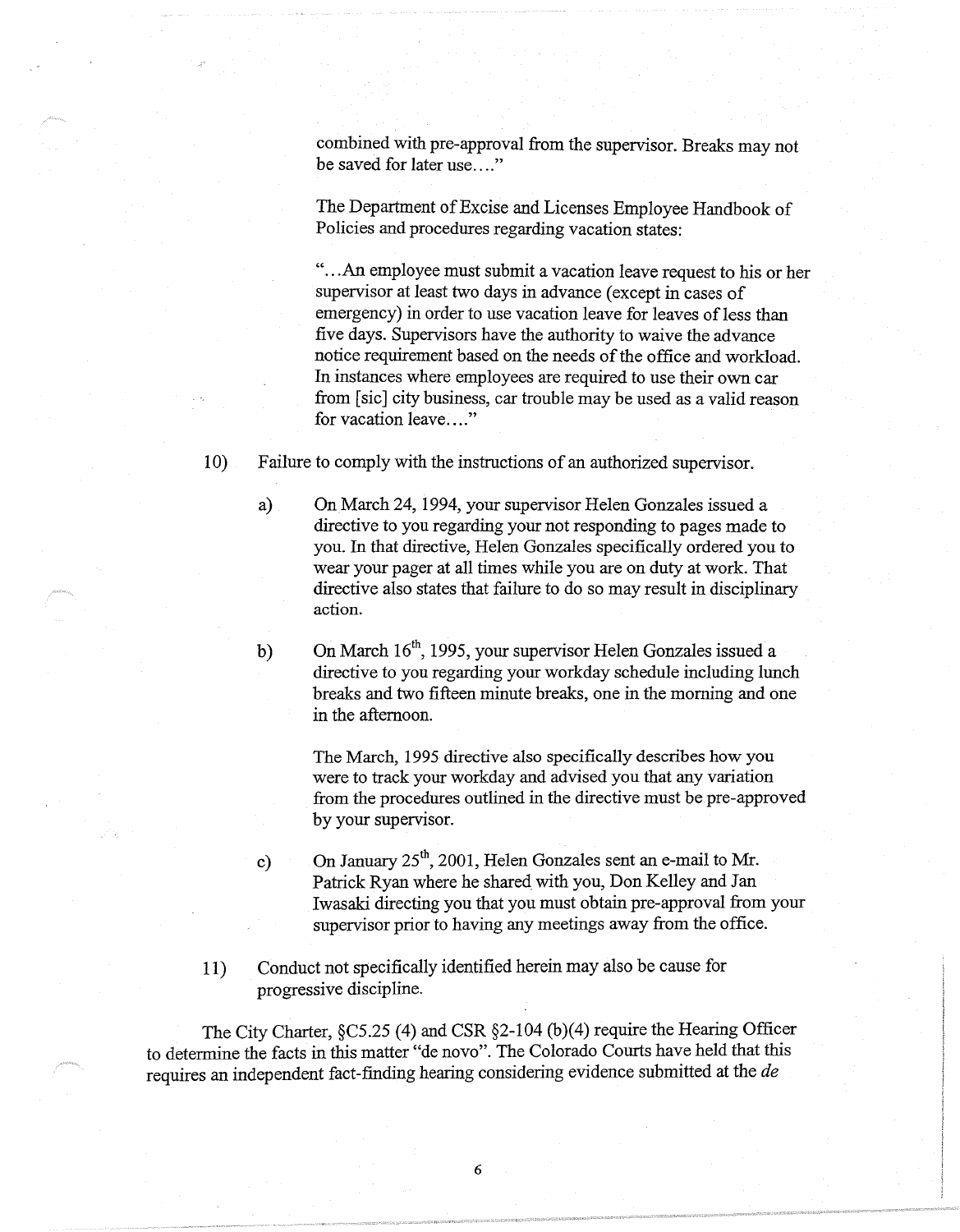*nova* hearing and a resolution of the factual disputes. *Turner v. Rossmiller,* 35 Co. App. 329,535 P.2d 751 (Colo. App., 1975).

The party advancing a position or claim, in an administrative hearing like this, has the burden of proving that position by a "preponderance of the evidence". To prove something by a "preponderance of the evidence" means to prove that it is more probably true than not (Colorado Civil Jury Instruction, 3:1).<sup>3</sup> The number of witnesses testifying to a particular fact does not necessarily determine the weight of the evidence (Colorado Civil Jury Instruction,  $3:5$ ).<sup>4</sup> The ultimate credibility of the witnesses and weight given their testimony are within the province of the Administrative Law Judge or Hearing Officer. *Charnes v. Lobato,* 742 P.2d 27 (Colo. 1987). As the trier of fact, the Hearing Officer determines the persuasive effect of the evidence and whether the burden of proof has been satisfied. *Metro Moving and Storage Co. v. Gussert,* 914 P.2d 411 (Colo. App. 1995).

In its dismissal letter, the Agency alleges Appellant violated the numerous Career Service Rules outlined above. Therefore, the Agency has the burden of proving the allegations contained in the letter of dismissal by a preponderance of the evidence.

The first allegation is the Appellant is guilty of "Gross negligence or willful neglect of duty" in violation of CSR §16-50 A (1). Neither Career Service rules nor their definitions define either "willful" or "gross". These two words are interrelated and will be discussed together.

"Negligence" is a failure to use reasonable care or a failure to act in a reasonably prudent manner under the circumstances. *Lavine v. Clear Creek Skiing Corp.,* 557 F.2d 730 (10<sup>th</sup> Cir. 19770); *Metropolitan Gas Repair Service, Inc. v. Kulik*, 621 P.2d 313 (Colo. 1980); *Rice v. Eriksen,* 476 P.2d579 (Colo. App. 1970). Gross negligence involves a higher form of culpability then mere negligence. "Gross" in this context means flagrant or beyond all allowance, *Lee v. State Board of Dental Examiners,* 654 P.2d 839 (Colo. 1982), or <sup>J</sup> showing an utter lack ofresponsibility, *People v. Blewitt,* 192, Colo. 438, 563 P.2d 1 (1977). Willful neglect of duty transcends any form of negligence and involves conscious or deliberate acts. See *Turner v. Lyon,* 189 Colo. 234, 539 P.2d 12541 (1975); *Drake v. Albeke,*  188 Colo. 14,532 P.2d 335 (1975).

"Gross" has been generally defined as: "Glaringly obvious: egregious."

Black's defines it as:

"Great; culpable. General absolute; not to be excused; flagrant; shameful; as a gross dereliction of duty; a gross

<sup>&</sup>lt;sup>3</sup> The notes on use of Instruction 3:1 state: Generally, in all civil cases, "the burden of proof shall be by a preponderance of the evidence, ... : citing C.R.S. § 13-25-127.

<sup>&</sup>lt;sup>4</sup> The content of this instruction was approved as an instruction in *Swaim v. Swanson*, 118 Colo. 509, 197 P.2d 624 (1948). The rule stated is also supported by *Green v. Taney,* 7 Colo. 278, 3P. 423 (1884) and C. McCormick, EVIDENCE § 339, at 957 (e. Cleary 3 ded, 1984).

<sup>5</sup>Webster's II New Riverside Dictionary, Office Edition, Berkley Books, New York; copyright 1984.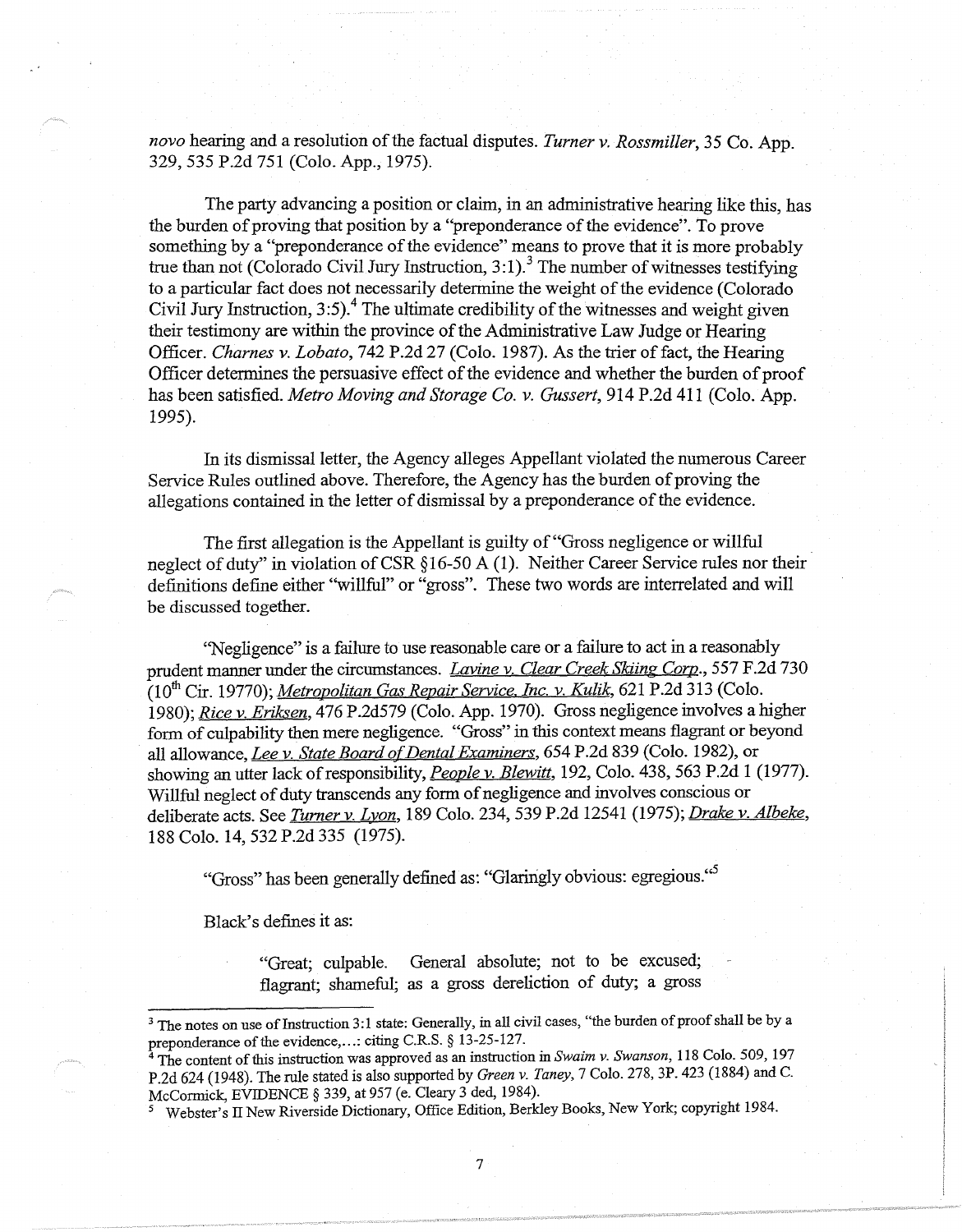# injustice; gross carelessness. <sup>6</sup>

Black defines "Gross negligence" as:

"The intentional failure to perform a manifest duty in reckless disregard of the consequences as affecting the life or property of another; such a gross want of care and regard for the rights of others as to justify the presumption of willfulness and wantonness. "Gross negligence: is substantially higher in magnitude than simple inadvertence, but falls short of intentional wrong." (Cite omitted).<sup>7</sup>

"Willful" is generally defined as: "Said or done deliberately; stubborn."<sup>8</sup>

Black's defines Willful as:

"Proceeding from a conscious motion of the will; voluntary. (Cite omitted). . . . Intending the result which actually comes to pass; designed; intentional; not accidental or involuntary .. . A willful act may be described as one done intentionally, knowingly, and purposely, without justifiable excuse, as distinguished from an act done carelessly, thoughtlessly, heedlessly, or inadvertently." (Cites omitted).<sup>9</sup>

Appellant's testimony regarding this allegation was that he was distraught and in a state of grief because of the events of 9-11-01 and the anniversary of the death of his son on 9-12-01. Because of this, he was not thinking clearly and just turned in his daily log for 9- 12-01 on 9-13-01 signed affirming all information on the log was correct. Further testimony from Appellant revealed that log was not accurate at all, he made no stops that day, this was an isolated incident, this has never happened before, that it would never happen again, and he had never falsified any other logs. There was no attempt to correct this error, no offer to repay the compensation received for 9-12-01, no apology, and no remorse.

At the end of the month of September, Appellant turned in his monthly mileage log for reimbursement purposes listing the inaccurate mileage for 9-12-01. The certification on this log was signed by Appellant affirming the log as true and correct when, in fact, it was not. When questioned about why he never corrected the inaccurate logs his response was he just forgot. The answer to a subsequent question revealed Appellant had filled out the 9-12- 01 log at the beginning of the day intending to use it as an outline for what he was going to accomplish that day. That log contains all the details of what was done at each stop, a few times listed when a stop was cleared, when his lunch period was taken, the mileage for the day, and Appellant's signature. There is no way to determine this log was any different than

<sup>6</sup>Black's Law Dictionary, Fourth Edition; West Publishing Co. copyright 1951.

<sup>7</sup>Black's Law Dictionary, Fourth Edition; West Publishing Co. copyright 1951.

<sup>8</sup> Webster's II New Riverside Dictionary, Office Edition, Berkley Books, New York; copyright 1984.

<sup>&</sup>lt;sup>9</sup> Black's Law Dictionary, Fourth Edition; West Publishing Co. copyright 1951.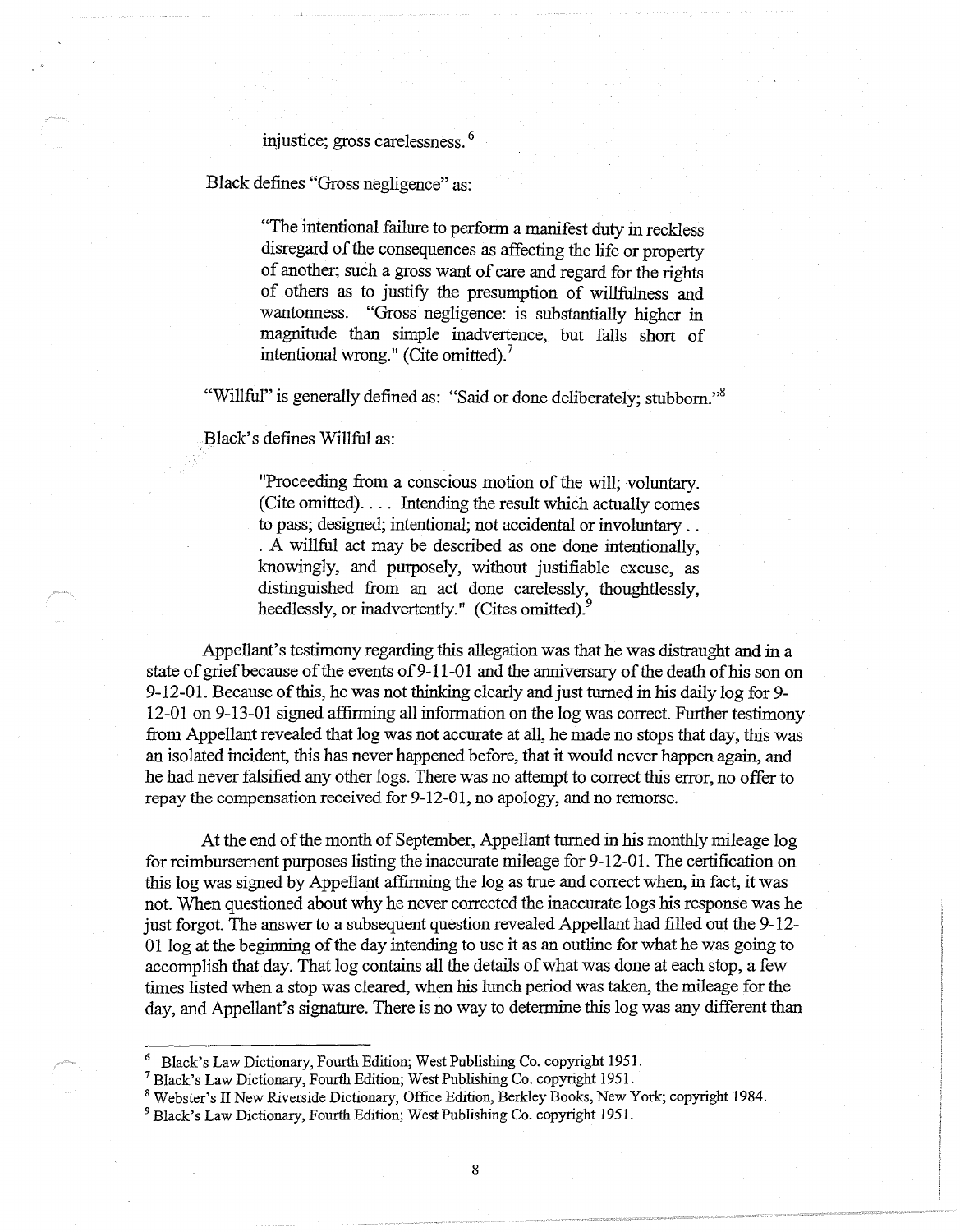any of the other daily logs turned in by Appellant in all the years he worked as a Business License Inspector. This was a conscious, deliberate act by Appellant that goes beyond gross negligence. It was willful and without justifiable excuse. The only reason this inaccurate log was discovered was because 9-12-01 was a day Appellant was followed by investigators hired by the Agency to randomly follow all the inspectors. The Agency was conducting this investigation because of suspicions all the inspectors were submitting inaccurate log sheets. The Agency allegation Appellant violated this rule is affirmed

The next allegation is Appellant was in violation of CSR  $\S$  16-50 A (3): Dishonesty, including but not limited to: altering or falsifying official records .... Affirming this allegation is justified as explained in previous paragraphs.

CSR  $\S$  16-50 A (7): Refusing to comply with orders of an authorized supervisor... was alleged to have been violated by Appellant. Agency Director Helen Gonzales testified Appellant violated this rule by participating in unauthorized meetings, not following up on assigned work, and filing inaccurate log sheets.

The first unauthorized meeting explained by Gonzales was at the Tabor Center with other inspectors to formulate a plan for salary review. E-mail exhibits revealed another inspector assured his co-workers present at the meeting he believed there was at least tacit approval for the meeting. This meeting involved the personal concerns of the inspectors about salary issues and clearly should have had more than tacit approval. Because another employee claims to have taken responsibility for securing authorization for the meeting, Appellant cannot be held responsible for attending an unauthorized meeting. The next meeting was at Coors Field. Gonzales testified neither she, nor supervisor Jenny Morris approved that meeting. Unrefuted testimony from Appellant was the inspectors met with the security people at Coors Field to review video tapes of problem vendors the inspectors needed to be aware of during games at the field. Testimony from Gonzales was Coors Field was an overlapping territory all inspectors were responsible for patrolling and enforcement activity for license violations. This was Appellant's currently assigned territory. Because this meeting was in Appellant's assigned territory, affirming the Agency's allegation Appellant violated this rule, for this reason, is denied.

The allegation Appellant did not follow up on work assignments concerns an incident that occurred when a business owner called Gonzales upset about the lapse of his business license. Gonzales testified Appellant should have known about this because the . business name had appeared on several delinquent lists. It was Appellant's responsibility to follow up with the businesses on the list to make sure they renewed licenses. Appellant's testimony was the lists were inaccurate, some businesses appeared on the list only because checks sent for license renewals had not cleared, and it was up to the inspectors discretion how to handle the list. Further testimony provided information that the primary reason this business had not renewed their license is because they never received a renewal notice. Appellant had no control over the sending of renewal notices. Affirming the Agency's allegation Appellant violated the rule, for this reason, is denied.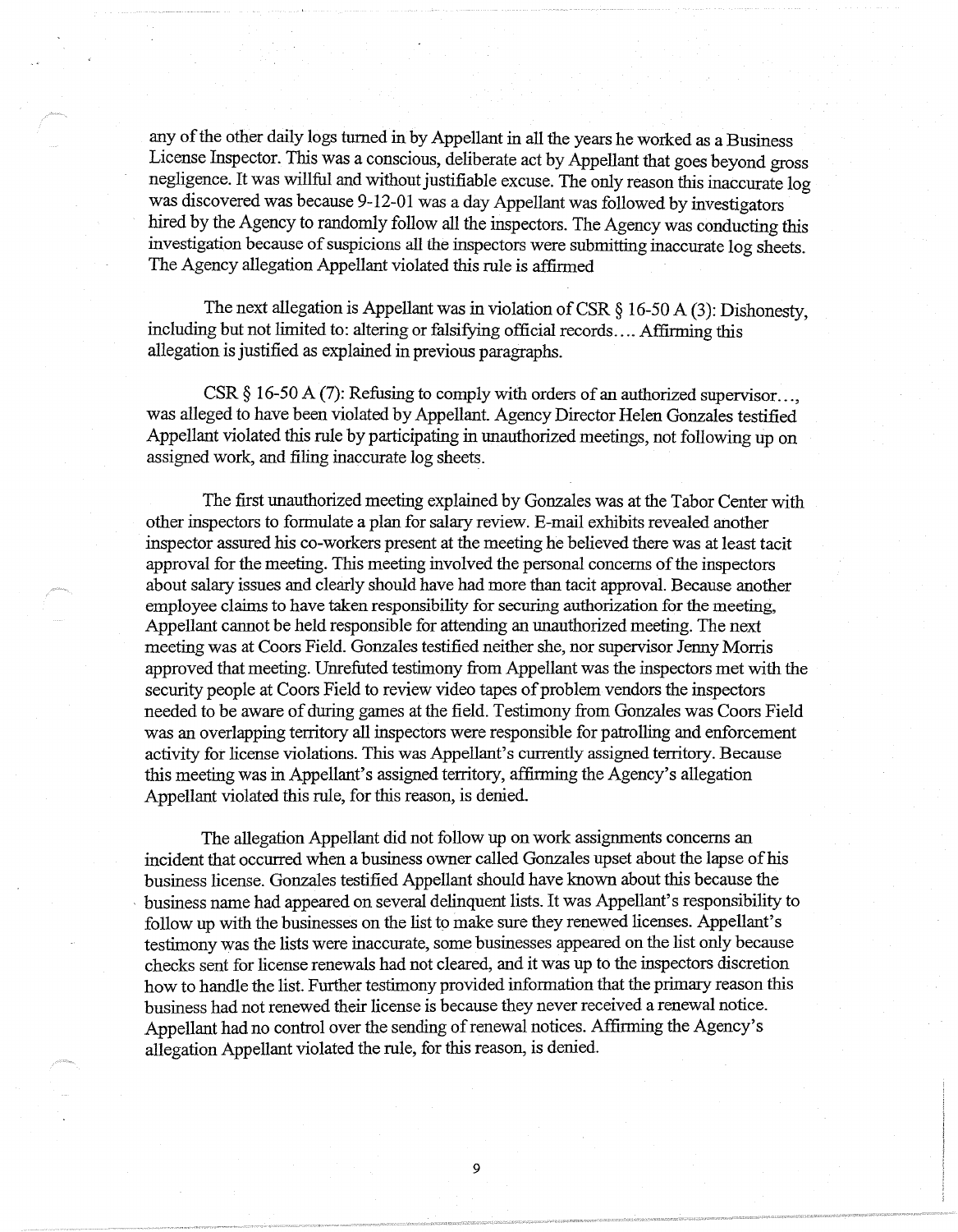The allegation Appellant's log sheets were inaccurate, coupled with Appellant's admission they were inaccurate, is affirmed. It is noted; however, Gonzales testified these log sheets have no provision to exclude mileage. She has never seen a log sheet with mileage excluded, taking different routes to stops than investigators took doesn't mean a log was falsified, and there is no written policy to take the most direct route between stops.

CSR § 16-50 A (13): Unauthorized absence from work..., was alleged to have been violated by Appellant. This was because on October  $12<sup>th</sup>$ , 2001, Appellant raised concerns with Gonzales that he believed he was being followed on October  $3^{rd}$  and October  $4^{th}$  while on the job and was fearful for his safety. Appellant explained to Gonzales he took time during the day to make a police report about the incident. Gonzales testified she was concerned that Appellant waited more than a week to report being followed ifhe was fearful for his safety. Also, she believed he was only fishing for information from her to see if she knew anything about why he was followed. On his daily log, Appellant claimed the time spent making the police report and mileage to and from the police station as work time, which Gonzales felt violated the rule. Gonzales required Appellant to file a leave slip so this time would be charged against his leave time. She never charged him leave for the time because she never submitted the leave slip to payroll. Had Appellant turned in a leave slip with his log sheet October  $12<sup>th</sup>$  he may or may not have violated the rule depending on his past history using or abusing leave time. Because Appellant was paid for the time and mileage making the police report regarding his safety on the job, with the knowledge of the Agency, there is no violation of the rule. Affirming the Agency's allegation Appellant violated the rule, for this reason, is denied.

CSR  $\S$  16-51 A (2): Failure to meet established standards of performance including either qualitative of quantitative standards is alleged to have been violated by Appellant. Gonzales testified Appellant violated this rule in general by just not doing his job. Because this fact has been explained, previously no further explanation is necessary. The Agency's allegation Appellant violated this rule is affirmed.

CSR  $\S$  16-51 A (5): Failure to observe department regulations. The first regulation Appellant is alleged to have violated is failing to work 40 hours per week as required. Appellant did not work a 40 hour week the week of 9-10-2001, as previously determined. The Agency's allegation Appellant violated this rule is affirmed.

Another alleged regulation violation by Appellant regards break and lunch periods. Appellant violated this provision on 9-12-01 because he did not work that day at all and reported a lunch period and afternoon break on the falsified log for that day. The Agency's allegation Appellant violated this rule is affirmed.

Appellant allegedly violated the regulation requiring vacation leave to be approved in advance. Appellant called in and received authorization from his supervisor, Jenny Morris, for a vacation day on 9-25-01. This was a day investigators were going to follow Appellant. The testimony was contradictory as to who, if anybody, authorized investigators to follow appellant after they were told he had taken an authorized vacation day. Because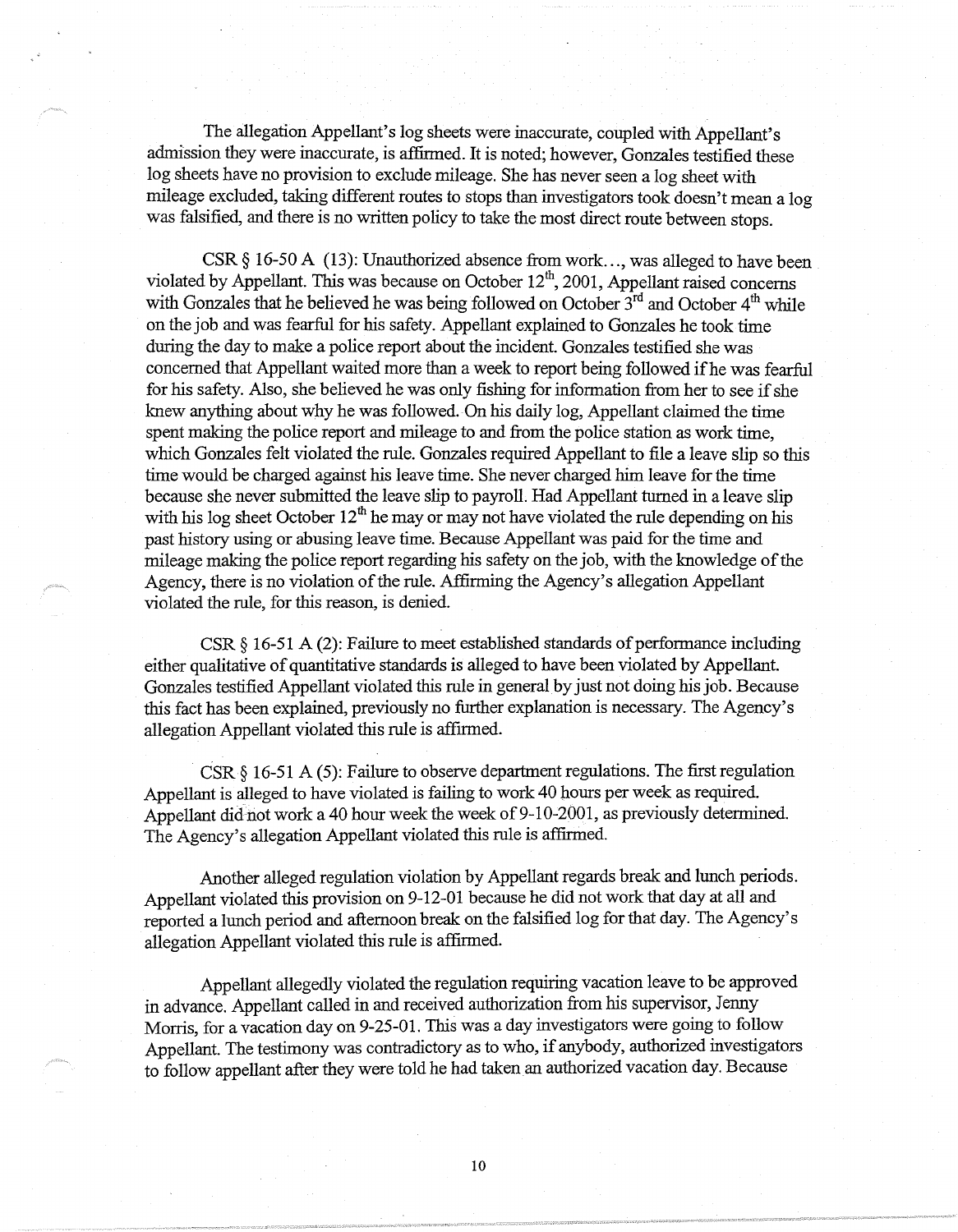Appellant was authorized to take vacation on 9-25-01, and he was followed anyway, every allegation regarding that day by the Agency is denied.

CSR  $\S$  16-51 A (10): Failure to comply with the instructions of an authorized supervisor is alleged to have been violated by Appellant. The first example testified to by Gonzales was regarding a 1994 directive to Appellant for not responding to pages. This incident is factually unrelated to this appeal and too remote in time to be considered.

Gonzales' testimony included examples of how Appellant did not comply with a March  $16<sup>th</sup>$ , 1995, directive explaining how the workday was to be tracked, how breaks and lunches were to be accounted for, and any variation from these procedures require supervisor pre-approval. Gonzales testified she continually referred to this memo during staff meetings; however, nowhere in any of the minutes from these meetings is that directive mentioned or referenced. Appellants unrebutted testimony was this directive was never fully implemented. All the inspectors complained about having to log the locations of their break and lunch periods, so the directive was put on hold. Affirming the Agency's allegation Appellant violated the rule, for this reason, is denied.

A January  $25<sup>th</sup>$ , 2001, e-mail from Gonzales to another inspector was used as a basis for this disciplinary action under this subsection. The reasons for denying Appellant can be found in violation of this rule, were already explained in the explanation of CSR§ 16-50 A (7) above.

# msTNESS OF DISCIPLINE

Although the Hearing Officer may defer to the discipline imposed by the Agency, he is required to make an independent, *de novo* finding and determination as to the reasonableness of the discipline imposed on the Appellant, consistent with the provisions of· CSR  $16$ -10.<sup>10</sup> The reasonable alternatives are always no discipline up to and including termination as discipline. The question then becomes; what is reasonable discipline by the Agency given the facts and circumstances of the appeal being considered by the Hearing Officer?

Appellant, a 15 year employee of the Agency, has no previous disciplinary record. Gonzales testified she took this into account when deciding what level of discipline was appropriate for Appellant. She also testified this was a difficult decision for her based on Appellant's consistently above average work record. It was because of the seriousness of the offense: "He stole from our taxpayers" combined with Appellant's explanation to her, regarding all the allegations of rule violations, which proved to her he lied, that she decided termination was the only reasonable discipline.

 $10$  CSR  $\S$  16-10 states:

The purpose of discipline is to correct inappropriate behavior or performance. The type and severity of discipline depends on the gravity of the infraction. The degree of discipline shall be reasonably related to the seriousness of the offense and take into consideration the employee's past record. The appointing authority or designee will impose the type and amount of discipline she/he believes is needed to correct the situation and achieve the desired behavior or performance.